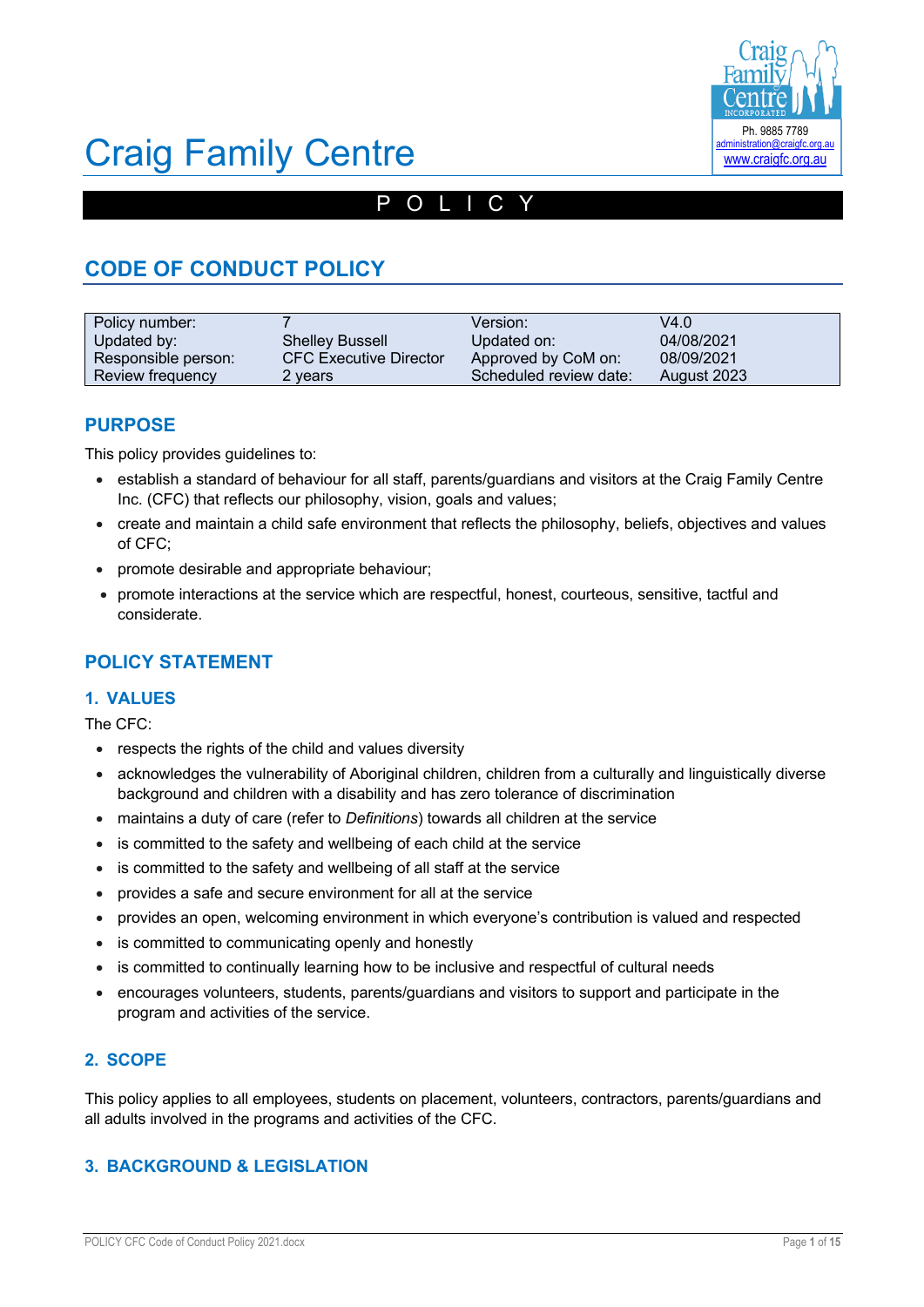#### **Background**

Codes of conduct establish standards of behaviour to be followed and define how individuals are expected to behave towards each other, towards the children in their care, and towards other organisations and individuals in the community.

The Approved Provider, Nominated Supervisor and staff have a duty of care to the children attending the service and must ensure 'that every reasonable precaution is taken to protect children being educated and cared for by the service from harm and from any hazard likely to cause injury' (National Law: Section 167).

The *National Quality Standard* requires that staff are respectful and ethical and that 'professional standards guide practice, interactions and relationships' (*National Quality Standard*: 4.2 and 4.2.2).

Employers also have a legal responsibility to provide, as far as is practicable, a safe workplace that is free from discrimination, bullying and harassment.

Child Safe Standard 3 requires services to develop and review codes of conduct that establish clear expectations for appropriate behaviour with children including:

- how to respond to risks adults may pose to children or that children may pose to each other
- how to ensure the cultural safety of Aboriginal children and culturally and linguistically diverse children
- how to be inclusive of all children, including children with a disability.

A Code of Conduct should be informed by the service's philosophy, beliefs and values, and based on ethical principles of mutual respect, equity and fairness. Consideration should be given to the Victorian Teaching Profession *Code of Conduct and the Code of Ethics* and to the Early Childhood Australia's *Code of Ethics* in developing the code of conduct.

The Approved Provider must ensure that the Nominated Supervisor, staff, contractors, volunteers, students on placement, parents/guardians, children and others attending the programs and activities of the Craig Family Centre adhere to the expectations outlined in the Code of Conduct when communicating to and interacting with:

- children at the service and their parents and family members
- each other
- others in the community.

#### Legislation and standards

Relevant legislation and standards include but are not limited to:

- *Charter of Human Rights and Responsibilities Act 2006* (Vic)
- Child Safe Standards (Vic)
- *Children, Youth and Families Act 2005* (Vic)
- *Child Wellbeing and Safety Act 2005* (Vic)
- *Disability Discrimination Act 1992* (Cth)
- *Education and Care Services National Law Act 2010*: Sections 166, 167, 174
- *Education and Care Services National Regulations 2011*: Regulations 155, 156, 157, 175
- *Equal Opportunity Act 2010* (Vic)
- *Fair Work Act 2009* (Cth)
- Fair Work Regulations 2009 (Cth)
- National Quality Standard, Quality Area 4: Staffing Arrangements
- *Occupational Health and Safety Act 2004*
- *Occupational Health and Safety Regulations 2007*
- *Racial Discrimination Act 1975*
- *Racial and Religious Tolerance Act 2001* (Vic)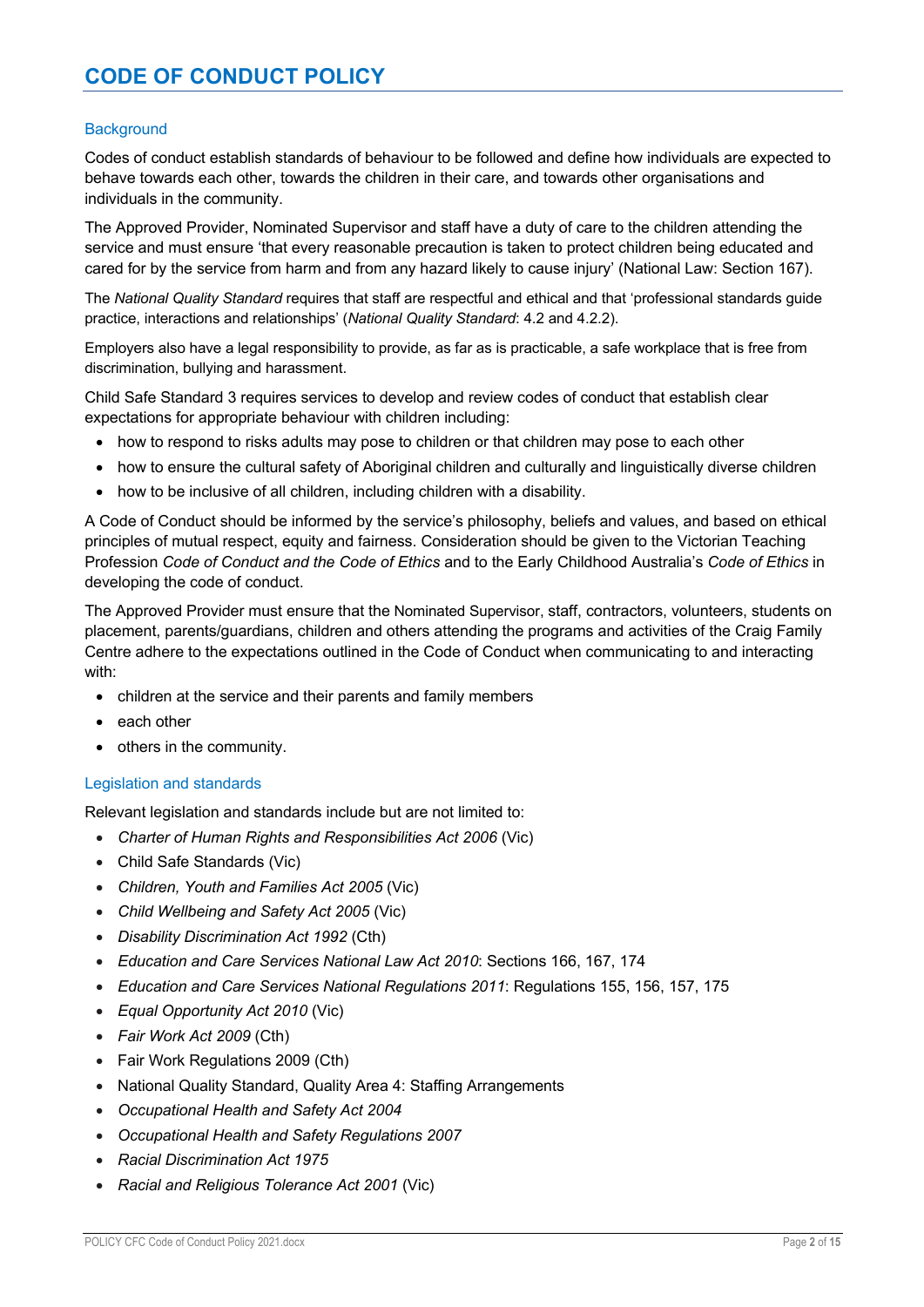- *Sex Discrimination Act 1984* (Cth)
- Victorian Institute of Teaching *The Victorian Teaching Profession Code of Conduct*
- Victorian Institute of Teaching *The Victorian Teaching Profession Code of Ethics*

### **4. DEFINITIONS**

The terms defined in this section relate specifically to this policy.

**Bullying:** Repeated verbal, physical, social or psychological behaviour that is harmful and involves the misuse of power by an individual or group towards one or more persons. Bullying occurs when one or more people deliberately and repeatedly upset or hurt another person, damage their property, reputation or social acceptance.

**Duty of care:** A common law concept that refers to the responsibilities of organisations to provide people with an adequate level of protection against harm and all reasonably foreseeable risk of injury.

**Ethical conduct:** Behaviour which reflects values or a code of conduct.

**Harassment:** When someone is demeaning, derogatory or intimidating towards another person. Harassment includes:

- racial taunts
- taunts about sexual orientation or gender identity
- sexual harassment: unwelcome physical, verbal or written behaviour of a sexual nature
- repeated insulting remarks.

**Investigator:** A person/staff member assigned, or organization engaged with the responsibility of investigating suspected breaches of the Code of Conduct by the Approved Provider.

**Notifiable complaint:** A complaint that alleges a breach of the Education and Care Services National Act or Regulation, or alleges that the health, safety or wellbeing of a child at the service may have been compromised. Any complaint of this nature must be reported by the Approved Provider to the secretary of DET within 24 hours of the complaint being made (Section 174(2) (b), Regulation 176(2) (b)). Written reports to DET must include:

- details of the event or incident
- the name of the person who initially made the complaint
- if appropriate, the name of the child concerned and the condition of the child, including a medical or incident report (where relevant)
- contact details of a nominated member of the Grievances Subcommittee/investigator
- Any other relevant information.

Written notification of complaints must be submitted via the National Quality Agenda IT system (NQAITS): http://www.acecqa.gov.au/national-quality-agenda-it-system. If the Approved Provider is unsure whether the matter is a notifiable complaint, it is good practice to contact DET for confirmation.

**Respect:** Demonstrating regard for the rights of individuals, for different values and points of views.

**Serious incident:** A serious incident is defined as (regulation 12):

- the death of a child
	- while being cared for by an education and care service; or
	- following an incident while being educated and cared for by an education and care service
- any incident involving serious injury or trauma to, or illness of, a child while being educated and cared for by an education and care service -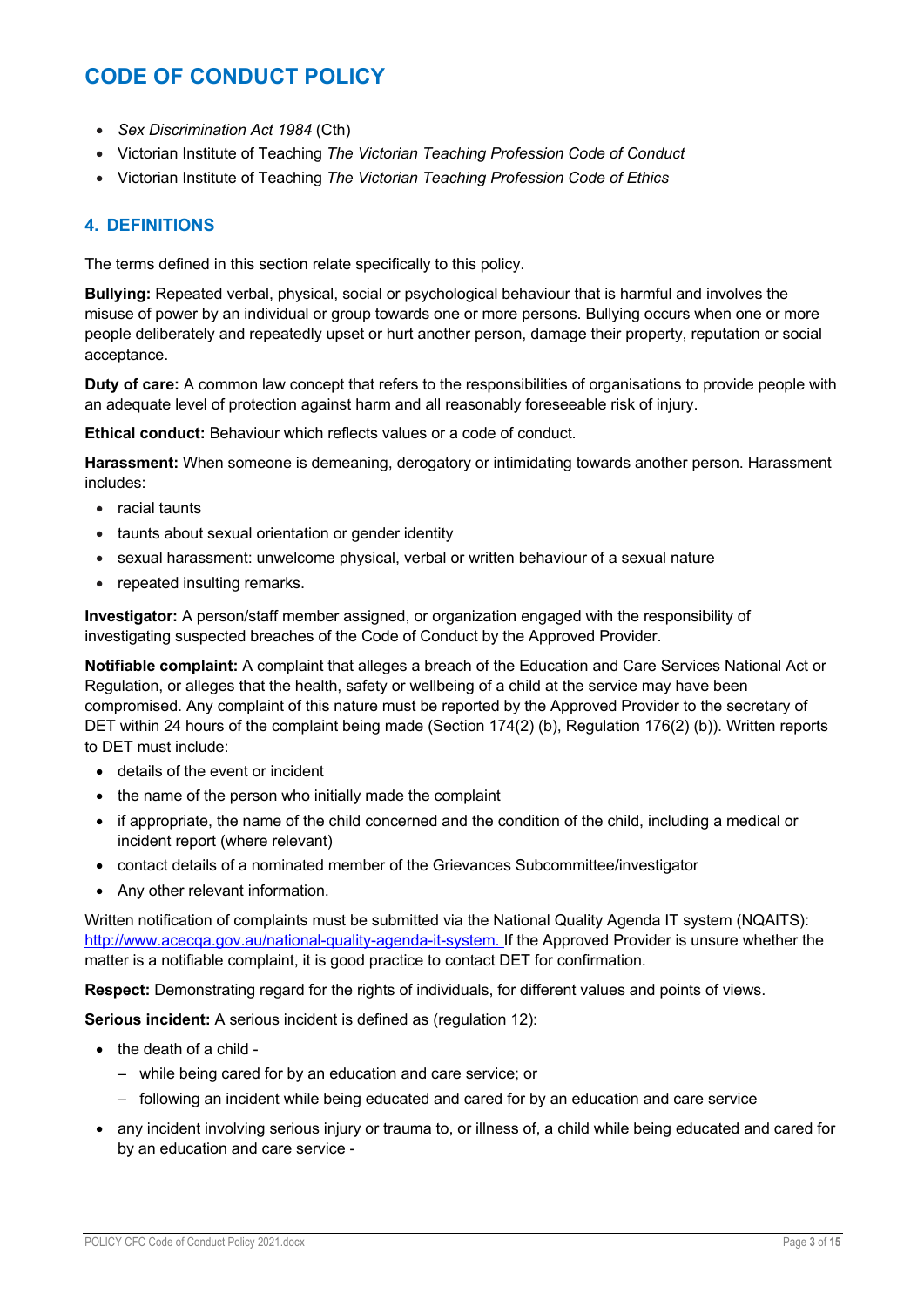- which a reasonable person would consider required urgent medical attention from a registered medical practitioner (examples include broken limbs or anaphylaxis reaction) attention of a registered medical practitioner; or
- for which the child attended, or ought reasonably to have attended a hospital.
- any incident where the attendance by emergency services at the education and care service premises was sought, or ought reasonably to have been sought
- any circumstances where a child being educated and cared for by an education and care service appears to be missing or cannot be accounted for;
	- appears to have been taken or removed from the education and care services premises in a manner that contravenes National Regulations;
	- is mistakenly locked in or locked out of the education and care service premises or any part of the premises.

The Regulatory Authority must be notified of a serious incident (section 174(2)(a)) **in writing in the case of:**

- the death of a child, as soon as practicable but within 24 hours of the death, or the time that the person becomes aware of the death
- any other serious incident, within 24 hours of the incident or the time that the person becomes aware of the incident

Written notification of serious incidents must be submitted via the ACECQA portal using the appropriate forms at https://www.acecqa.gov.au/resources/applications.

**Support:** Work in a co-operative and positive manner.

### **5. SOURCES & RELATED POLICIES**

#### **Sources**

- Early Childhood Australia, *Code of Ethics*: http://www.earlychildhoodaustralia.org.au/ourpublications/eca-code-ethics/
- United Nations, *The Universal Declaration of Human Rights*: http://www.un.org/en/universal-declarationhuman-rights/
- United Nations, *Convention on The Rights of the Child*: http://www.unicef.org/crc/
- Victoria Legal Aid: www.legalaid.vic.gov.au
- Victorian Institute of Teaching The Victorian Teaching Profession Code of Conduct and Code of Ethics: http://www.vit.vic.edu.au

#### Related CFC Policies:

- *Child Safe Policy*
- *Complaints and Grievances Policy*
- *Delivery and Collection of Children Policy*
- *Interactions with Children Policy*
- *Occupational Health and Safety Policy*
- *Privacy and Confidentiality Policy*
- *Relaxation and Sleep Policy*
- *Staffing Policy*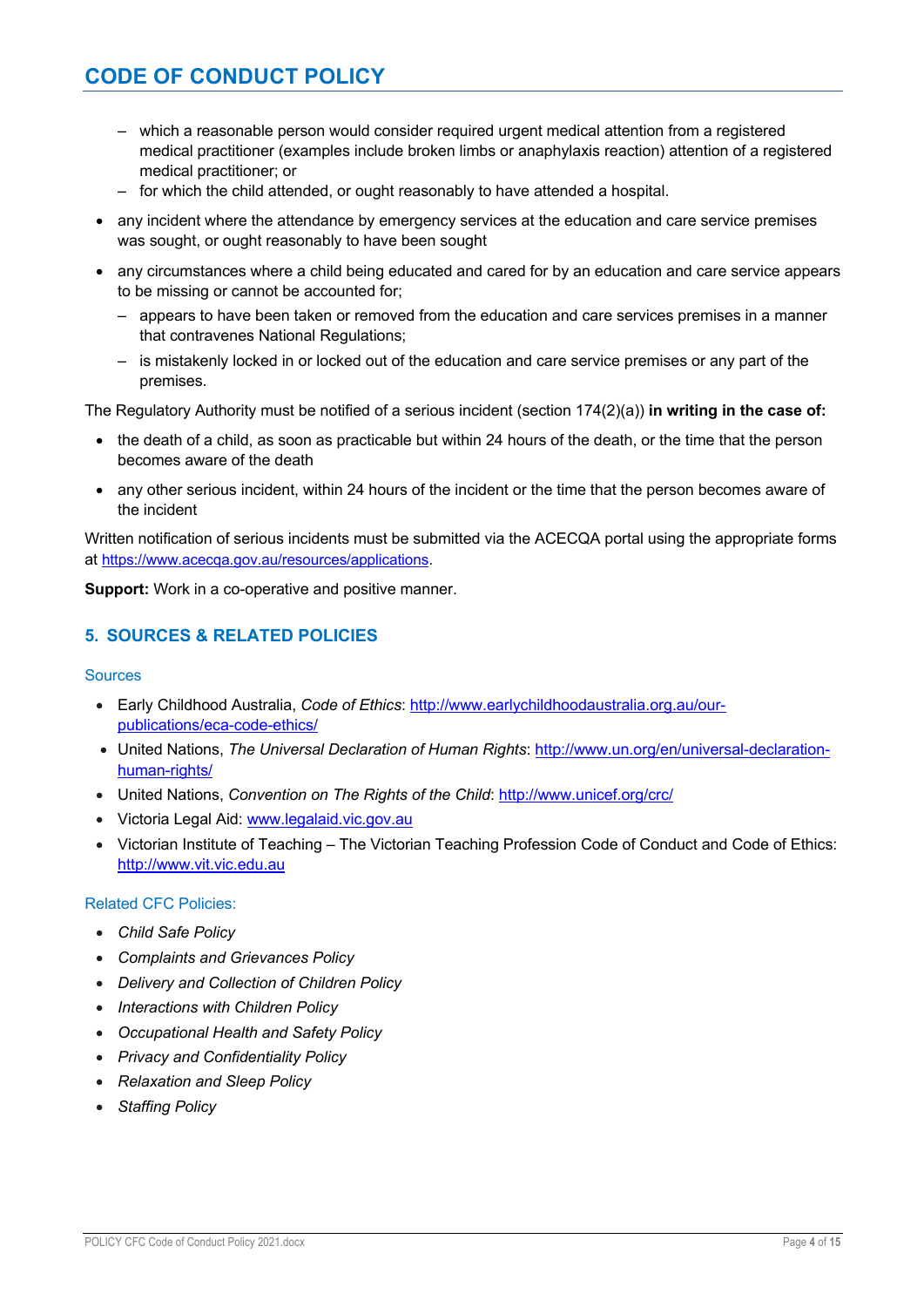## **PROCEDURES - RESPONSIBILITIES**

The Approved Provider or Persons with Management and Control is responsible for:

- providing a safe environment for staff, contractors, volunteers, students on placement, parents/guardians, children and others attending the programs and activities of [Service Name]
- providing quidance through leadership and by being a positive role model
- developing and updating/ reviewing codes of conduct for [Service Name] in collaboration with the Nominated Supervisor, staff, parents/guardians, children and others involved with the service (refer to Attachments 1 and 3)
- ensuring that staff, volunteers, students and parents/guardians are provided with a copy of this policy on employment, engagement or enrolment at the service and that the current codes of conduct are publicly displayed and promoted to everyone including contractors and visitors
- ensuring that staff complete and sign the *Code of Conduct Acknowledgement* (refer to Attachment 2) and that these are filed with individual staff records upon engagement in the service
- ensuring that the codes of conduct are regularly discussed at staff meetings to reinforce expectations
- developing a culture of accountability within the service for complying with the code(s) of conduct and being prepared to respond when behavioural expectations are not adhered to
- ensuring that all children being educated and cared for at [Service Name] are protected from harm and any hazard likely to cause injury (National Law: Section 167) and that the children know who to speak to about any concerns and that their concerns are followed-up
- working with the Nominated Supervisor, staff, students, volunteers, parents/guardians and others at the service to provide an environment that encourages positive interactions, supports constructive feedback and holds one another to the codes of conduct
- ensuring that parents/guardians of a child attending the service can enter the service premises at any time that the child is being educated and cared for, except where this may pose a risk to the safety of children or staff, or conflict with any duty of care of the Approved Provider, Nominated Supervisor or educators under the Law (Regulation 157)
- ensuring that contractors, volunteers, parent/guardians, students or visitors at the service are not placed in a situation where they are left alone with a child
- respecting individual abilities, needs, cultural practices and beliefs in all interactions, both verbal and nonverbal
- notifying DET in writing within 24 hours of a serious incident (refer to *Definitions*) or of a notifiable complaint (refer to *Definitions*) at the service (National Law: Sections 174(2)(b) and 174(4), National Regulations: Regulations 175(2)(c) and 176(2)(b)) via the NQAITS
- referring notifiable complaints (refer to *Definitions*), grievances or complaints that are unable to be resolved appropriately and in a timely manner to the Grievances Subcommittee/investigator (refer to *Complaints and Grievances Policy*)
- activating the *Complaints and Grievances Policy* on notification of a breach of the *Code of Conduct Policy*
- taking appropriate disciplinary or legal action, or reviewing the terms of employment in the event of misconduct or a serious breach of the *Code of Conduct Policy*
- contacting Police in an emergency situation where it is believed that there is an immediate risk, such as when violence has been threatened or perpetrated or where sexual abuse or grooming is suspected as outlined in the *Child Safe (formerly Child Protection) Policy*.

#### The Nominated Supervisor and Persons in Day to Day Charge is responsible for:

• ensuring that the children educated and cared for at Craig Family Centre are protected from harm and from any hazard likely to cause injury (National Law: Section 167)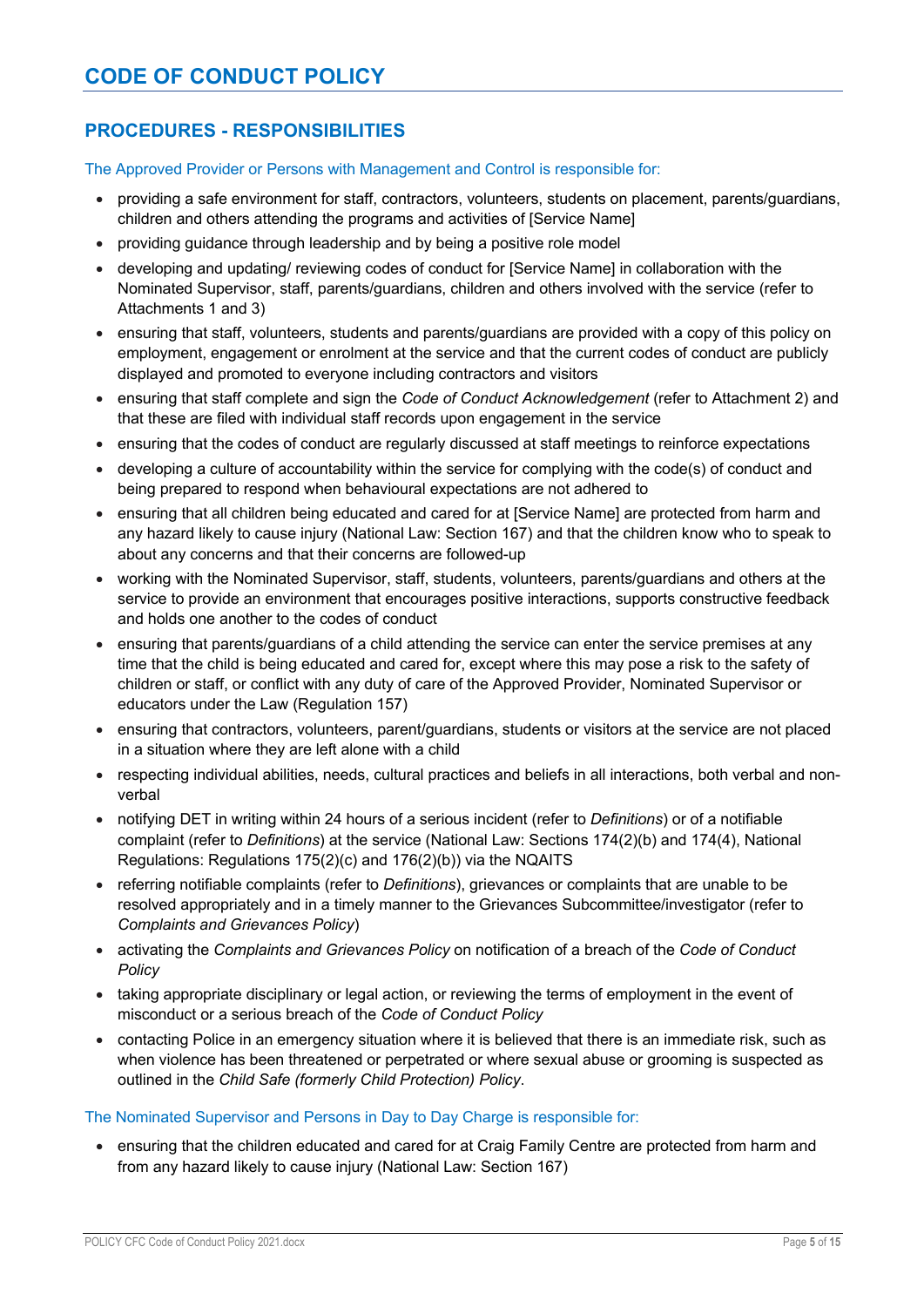- providing quidance through their leadership and by being a positive role model
- assisting the Approved Provider to develop codes of conduct for staff and parents/guardians, students, contractors, volunteers and visitors (refer to Attachments 1 and 3 for samples)
- completing and signing the *Code of Conduct Acknowledgement* for staff (refer to Attachment 2)
- adhering to the Code of Conduct for staff at all times
- informing the Approved Provider in the event of a serious incident (refer to *Definitions*), of a notifiable complaint (refer to *Definitions*) or of a breach of the *Code of Conduct Policy*
- contacting Police in an emergency situation where it is believed that there is an immediate risk, such as when violence has been threatened or perpetrated, or where sexual abuse or grooming is suspected as outlined in the *Child Safe (formerly Child Protection) Policy*
- working with the Approved Provider, staff, students, volunteers, parents/guardians and others at the service to provide an environment that encourages positive interactions, supports constructive feedback and holds one another to the codes of conduct
- ensuring that parents/guardians, students and volunteers sign the code of conduct (refer to Attachment 4)
- ensuring that parents/guardians of a child attending the service can enter the service premises at any time that the child is being educated and cared for, except where this may pose a risk to the safety of children or staff, or conflict with any duty of care of the Approved Provider, Nominated Supervisor or educators under the Law (Regulation 157)
- developing practices and procedures to ensure that parent/guardians, students, contractors, volunteers or visitors at the service, are not placed in a situation where they are left alone with a child
- respecting individual abilities, needs, cultural practices and beliefs in all interactions, both verbal and nonverbal
- understanding and accepting that serious breaches of this code will be deemed misconduct and may lead to disciplinary or legal action, or a review of their employment.

### All staff are responsible for:

- assisting the Approved Provider to develop a code of conduct for staff (refer to Attachment 1)
- completing and signing the *Code of Conduct Acknowledgement* (refer to Attachment 2)
- adhering to the code of conduct for staff (refer to Attachment 1) at all times
- providing guidance to students, volunteers, parents/guardians, students and visitors through positive role modelling and, when appropriate, clear and respectful directions
- working with the Approved Provider, Nominated Supervisor, their colleagues, students, volunteers, parents/guardians and others at the service to provide an environment that encourages positive interactions, supports constructive feedback and holds one another to the codes of conduct
- ensuring that parents/guardians, students, contractors, volunteers and visitors at the service are not placed in a situation where they are left alone with a child
- informing the Approved Provider in the event of a serious incident (refer to *Definitions*), of a notifiable complaint (refer to *Definitions*) or of a breach of the *Code of Conduct Policy*
- contacting Police in an emergency situation where it is believed that there is an immediate risk, such as when violence has been threatened or perpetrated or where sexual abuse or grooming is suspected as outlined in the *Child Safe (formerly Child Protection) Policy*.
- respecting individual abilities, needs, cultural practices and beliefs in all interactions, both verbal and nonverbal
- understanding and accepting that serious breaches of this code will be deemed misconduct and may lead to disciplinary or legal action, or a review of their employment.

### CODE OF CONDUCT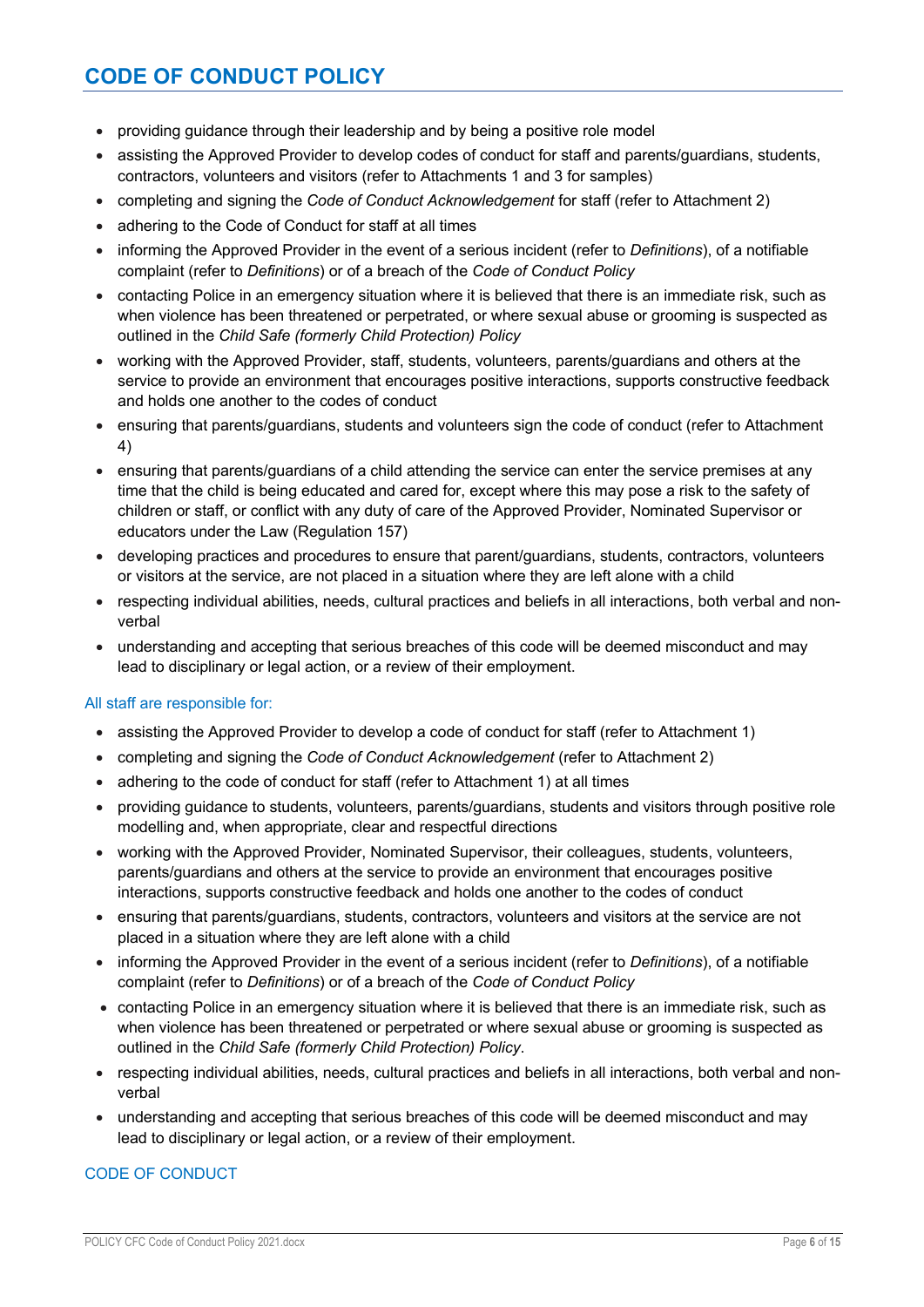- The CFC Committee of Management is responsible for developing professional standards for staff (refer to Attachment 1).
- The current code of conduct will be publicly displayed and promoted to everyone, including contractors and visitors.
- All staff, students on placement, volunteers, contractors and parents/guardians are provided with a copy of this policy on employment, engagement or enrolment at CFC.
- Upon commencement of employment with CFC, the Executive Director will ensure all staff (including volunteers) complete and sign the *Code of Conduct Acknowledgement* (refer to Attachment 2), and that these are filed with individual staff records.
- All staff are responsible for ensuring that professional standards for staff are adhered to at all times.
- The codes of conduct will be regularly discussed at staff meetings to reinforce expectations.

#### BREACHES OF CODE OF CONDUCT

- All children being educated and cared for at CFC are informed of who they can speak to about any concerns. All concerns expressed are followed up.
- All employees, volunteers, contractors and students on placement must notify the CFC Executive Director of any breach of the *Code of Conduct Policy*.
- Upon notification of a breach of the *Code of* Conduct, the CFC Executive Director will:
	- activate the *Managing Complaints, Misconduct & Unsatisfactory Performance Policy* or the *Complaints and Grievances Policy* (whichever is more appropriate);
	- take appropriate disciplinary or legal action, or reviewing the terms of employment in the event of misconduct or a serious breach of the *Code of Conduct Polic*y*;*
	- $-$  contact Police in an emergency situation where it is believed that there is an immediate risk (e.g. when violence has been threatened or perpetrated, or sexual abuse or grooming is suspected as outlined by the *Child Safe Environment Policy*)
	- if a serious incident or notifiable complaint occurs, DET will be notified in writing within 24 hours via NQAITS
- Serious breaches of this code will be deemed misconduct and may lead to disciplinary or legal action, and/or a review of employment.

#### POSITIVE ROLE-MODELLING

- The CFC Committee of Management will work with employees, students, contractors, volunteers, parents/guardians and others at the service to provide an environment that encourages positive interactions, supports constructive feedback and holds one another to the codes of conduct.
- In their relationships with children, all staff will demonstrate their commitment to high-quality education and care for children by respecting individual abilities, needs, cultural practices and beliefs in all interactions, both verbal and non-verbal.
- CFC employees will provide guidance to parents/guardians and volunteers through positive rolemodelling and, when appropriate, clear and respectful directions.

#### PARENTS AND GUARDIANS

- Parents/guardians of a child attending the service can enter the service premises at any time that the child is being educated and cared for, except where this may pose a risk to the safety of children or staff, or conflict with any duty of staff.
- Parents/guardians on duty, or other adults participating in a CFC program, are not placed in a situation where they are left alone with a child. This is reinforced in written and verbal induction material.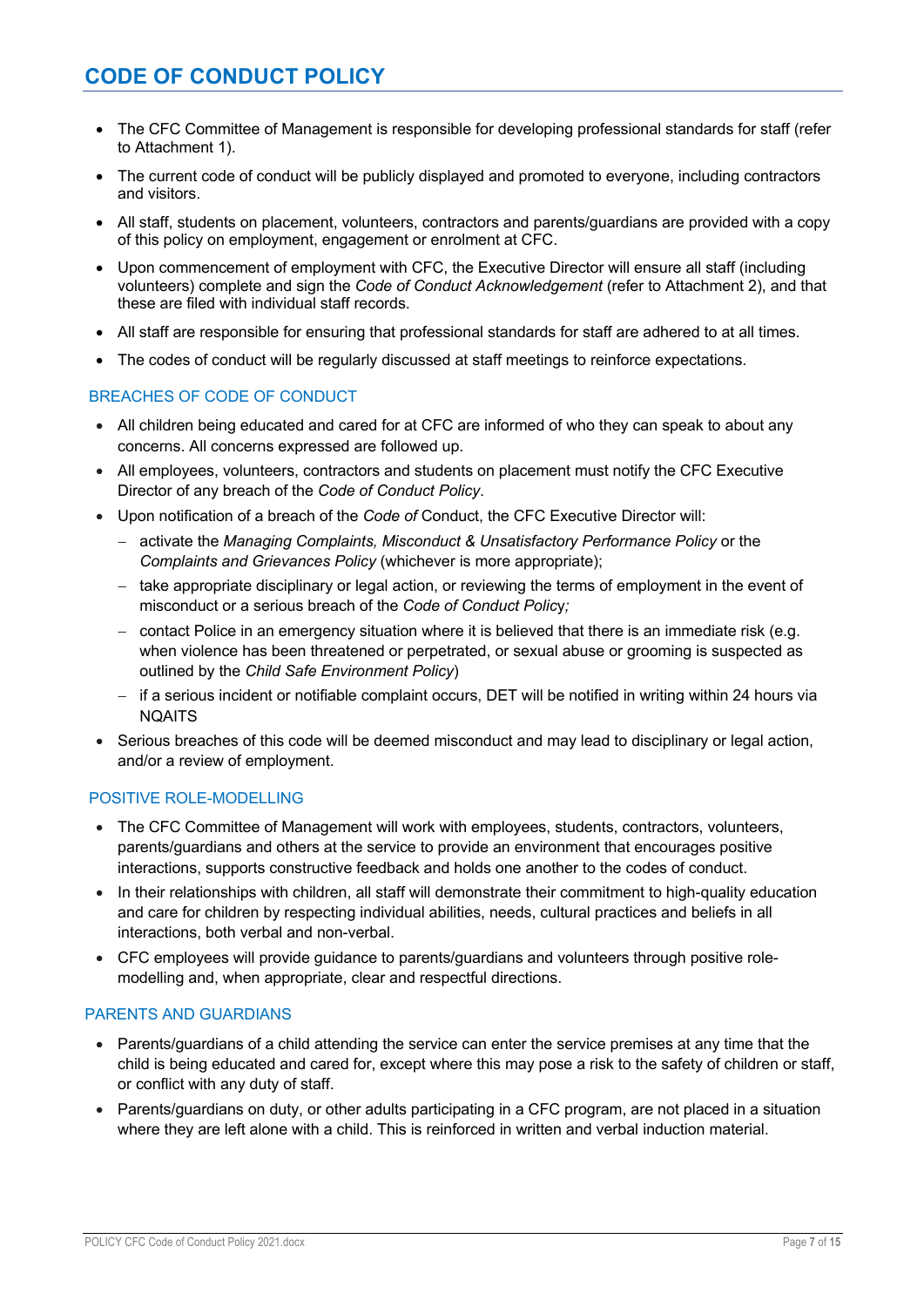Parents/guardians are responsible for:

- reading the *Code of Conduct Policy*
- completing and signing the Code of Conduct for parents/guardians (refer to Attachments 3 and 4)
- abiding by the law, CFC Code of Conduct and other CFC policies;
- following instructions, written and/or verbal from CFC employees;
- being open and honest in their communications with group/program leaders about their child's health, family circumstances and anything else which may affect the child's behaviour;
- raising any concerns, including concerns about safety, as soon as possible with staff to ensure that they can be resolved efficiently
- talking openly and respectfully to staff about any aspect of the service they are not happy with *(see Complaints and Grievances policy)*.

Students, contractors, volunteers and visitors while at the service, are responsible for following this policy and its procedures.

## **EVALUATION**

In order to assess whether the values and purposes of the policy have been achieved, the CFC will:

- regularly seek feedback from everyone affected by the policy regarding its effectiveness
- monitor the implementation, compliance, complaints and incidents in relation to this policy
- assess whether a satisfactory resolution has been achieved in relation to issues arising from this policy
- keep the policy up to date with current legislation, research, policy and best practice
- revise the policy and procedures as part of the service's policy review cycle, or as required
- notify parents/guardians at least 14 days before making any changes to this policy or its procedures.

## **ATTACHMENTS**

- Attachment 1: Code of Conduct for Approved Provider, Nominated Supervisor and all staff
- Attachment 2: Code of Conduct Acknowledgement for staff
- Attachment 3: Code of Conduct for parents/guardians, students, contractors and volunteers
- Attachment 4: Code of Conduct Acknowledgement for parents/guardians, students, contractors and volunteers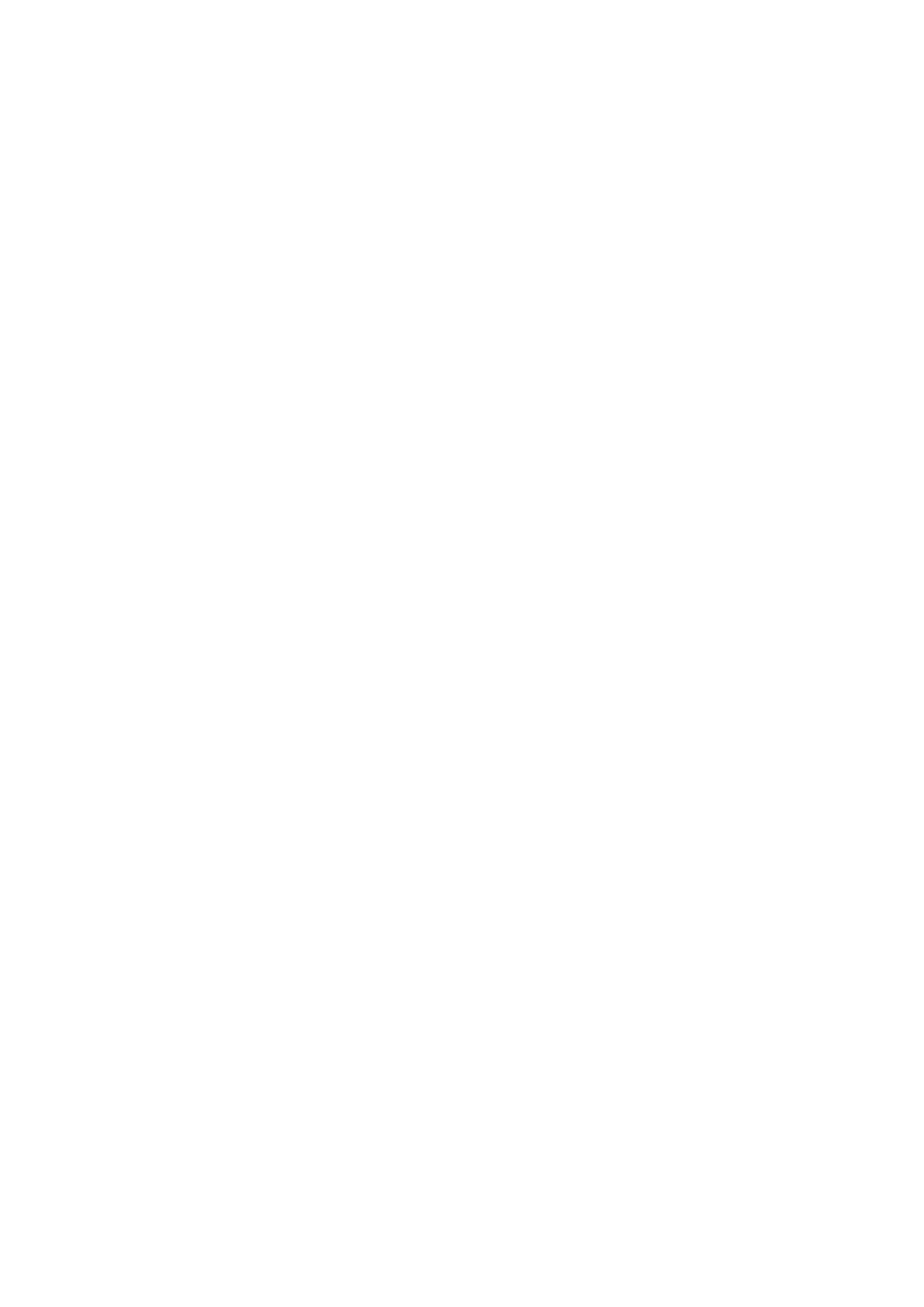

## POLICY

## **CODE OF CONDUCT POLICY**

## **ATTACHMENT 1**

### **Code of conduct for the Approved Provider, Persons with Management and Control, Nominated Supervisor and all staff1**

All Craig Family Centre staff are responsible for promoting the safety and wellbeing of children and their families by:

- welcoming all children and their families and being inclusive
- treating everyone with respect, including listening to and valuing their ideas and opinions
- contributing to a culture of child safety
- adhering to the *Child Safe (formerly Child Protection) Policy* and all other policies
- taking all reasonable steps to protect children from abuse
- respecting the privacy of children and their families, and only disclosing information to people who have a need to know as required under the *Privacy and Confidentiality Policy*
- reporting and acting on any breaches of this Code of Conduct, complaints or concerns.

#### **Professional responsibilities**

All Craig Family Centre staff demonstrate our commitment to our professional responsibilities by:

- undertaking duties in a competent, timely and responsible way
- ensuring our knowledge and expertise is up to date and relevant to our roles
- being aware of the role of other professionals and agencies and working collaboratively and within the limits of our professional expertise
- understanding and complying with legal obligations in relation to:
	- discrimination, harassment and vilification
	- negligence
	- grooming
	- disclosure of child sexual abuse
	- protection of a child from child sexual abuse
	- mandatory reporting
	- privacy and confidentiality
	- occupational health and safety, including emergency evaluation procedures
	- raising any complaints or grievances in accordance with the Complaints and Grievances Policy
	- maintaining teacher registration and Working with Children checks as applicable.
- raising any complaints or grievances in accordance with the *Complaints and Grievances Policy.*

POLICY CFC Code of Conduct Policy 2021.docx Page **10** of **15**

<sup>1</sup> This attachment was informed by the Victorian Institute of Teaching's *The Victorian Teaching Profession Code of Conduct* and *A Guide for Creating A Child Safe Organisation*, available from the Commission for Children and Young People (refer to *Sources)*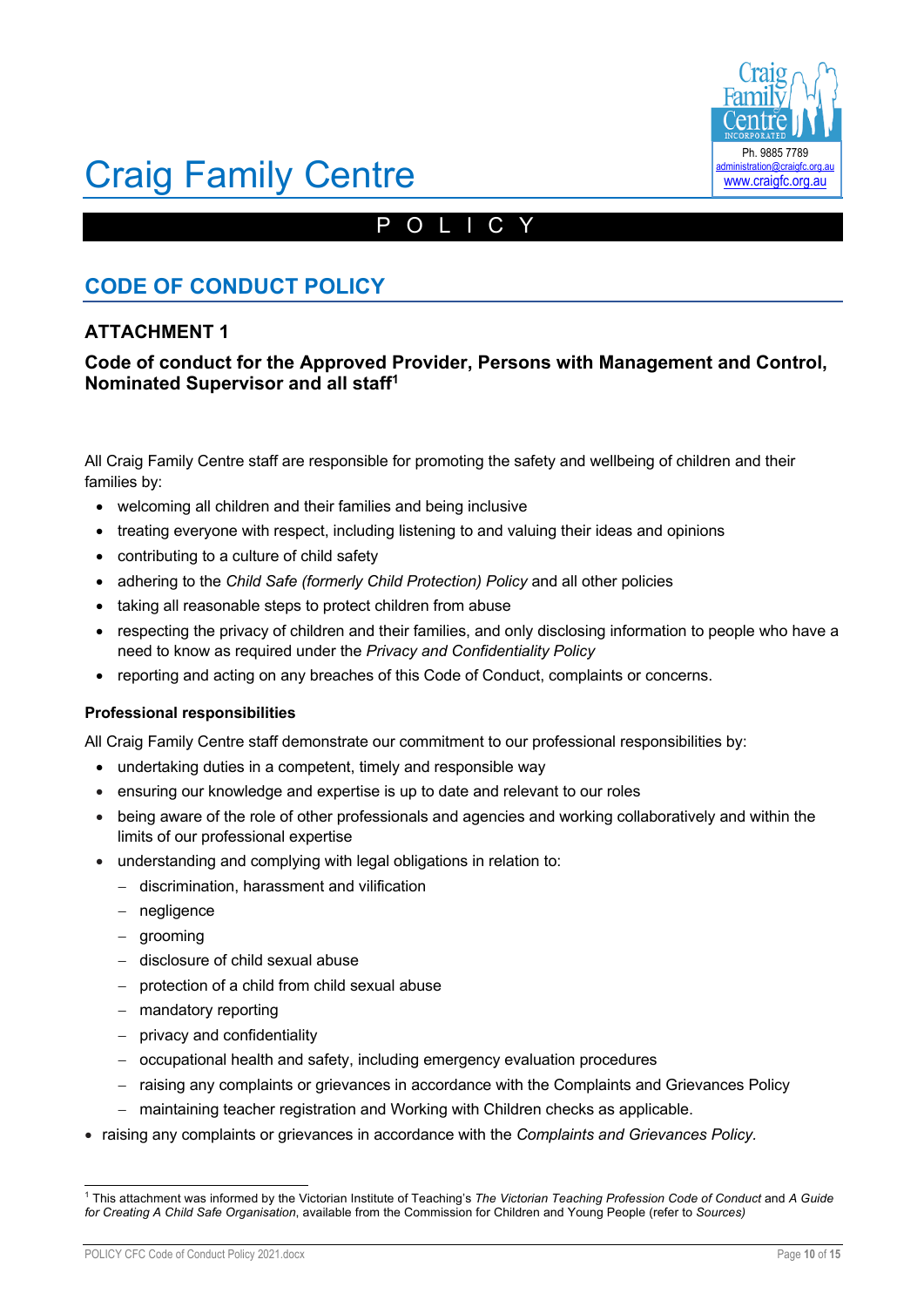#### **Relationships with children**

All Craig Family Centre staff demonstrate our commitment to high-quality education and care for children by:

- encouraging children to express themselves and their opinions
- allowing children to undertake experiences that develop self-reliance and self-esteem
- maintaining a safe environment for children
- being a positive role model at all times
- speaking to children in an encouraging and positive manner
- giving each child positive guidance and encouraging appropriate behaviour
- providing opportunities for children to interact and develop respectful and positive relationships with each other, and with other staff members and volunteers at the service
- regarding all children equally, and with respect and dignity
- having regard to their cultural values and supporting them to express their culture
- respecting individual difference including age, physical and intellectual development, and catering for the abilities of each child at the service
- working with children in an open and transparent way by informing other staff about the work being done with children
- encouraging and assisting children to undertake activities of a personal nature for themselves e.g. toileting and changing clothes
- informing children if physical contact is required for any purpose, asking them if they are comfortable with this interaction and complying with the *Interactions with Children policy*.

#### **Relationships with parents/guardians and families**

In our relationships with parents/guardians and families, the Approved Provider, Nominated Supervisor and all staff demonstrate our commitment to collaboration by:

- working collaboratively with parents/guardians and families
- considering the perspective of parents/guardians and families when making decisions that impact on the education and care of their child
- communicating with parents/guardians and families in a timely and sensitive manner
- responding to concerns expressed by parents/guardians and families in a timely and appropriate manner.

#### **Relationships with employer and between colleagues**

In relationships with the Approved Provider, Persons with Management and Control, Nominated Supervisor and between colleagues, staff demonstrate collegiality by:

- encouraging others to act in accordance with this Code of Conduct and taking action when they observe behaviours which are outside of the Code of Conduct
- developing relationships based on mutual respect, equity and fairness
- working in partnership in a courteous, respectful and encouraging manner
- valuing the input of others
- sharing expertise and knowledge in appropriate forums, and in a considered manner
- respecting the rights of others as individuals
- giving encouraging and constructive feedback, and respecting the value of different professional approaches
- being prepared to have difficult conversations and use constructive processes to address differences of opinion.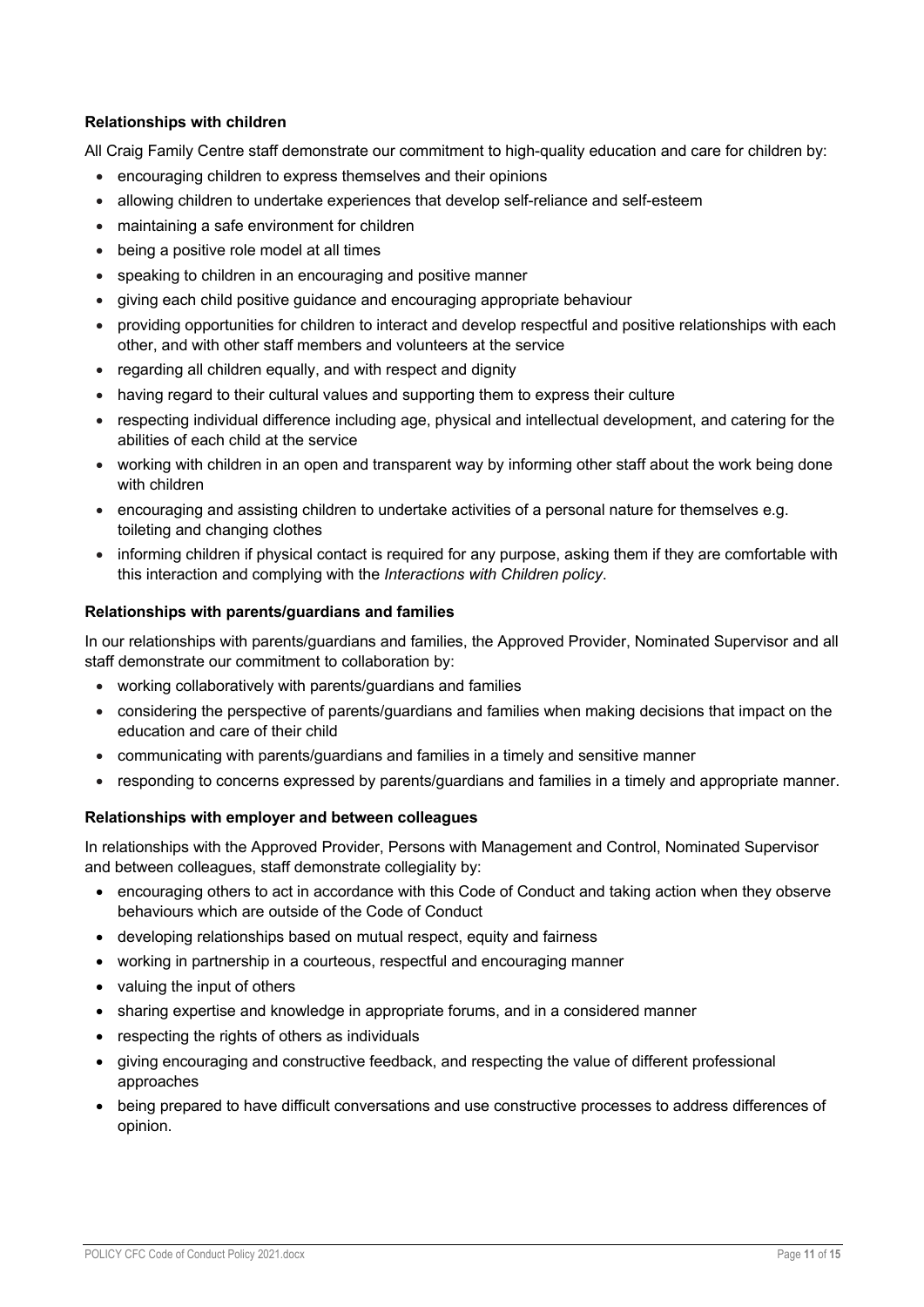## A F F R E C O R D

# **CODE OF CONDUCT POLICY**

## **ATTACHMENT 2**

## **Code of Conduct Policy Acknowledgement for staff**

I hereby acknowledge that on[Date], I received a copy of the Craig Family Centre *Code of Conduct Policy*.

I have read the policy and I understand its contents.

I commit to abiding by the Code of Conduct and fulfilling my responsibilities as outlined in this policy whilst working at the Craig Family Centre.

I understand that the service will address any breach of this policy, and that any *serious* breach could lead to disciplinary or legal action.

Signature **Name (please print)** Date Date

Witness signature **Name** (please print) Date

Thank you for your contribution to making the Craig Family Centre an open, safe, welcoming and friendly environment.

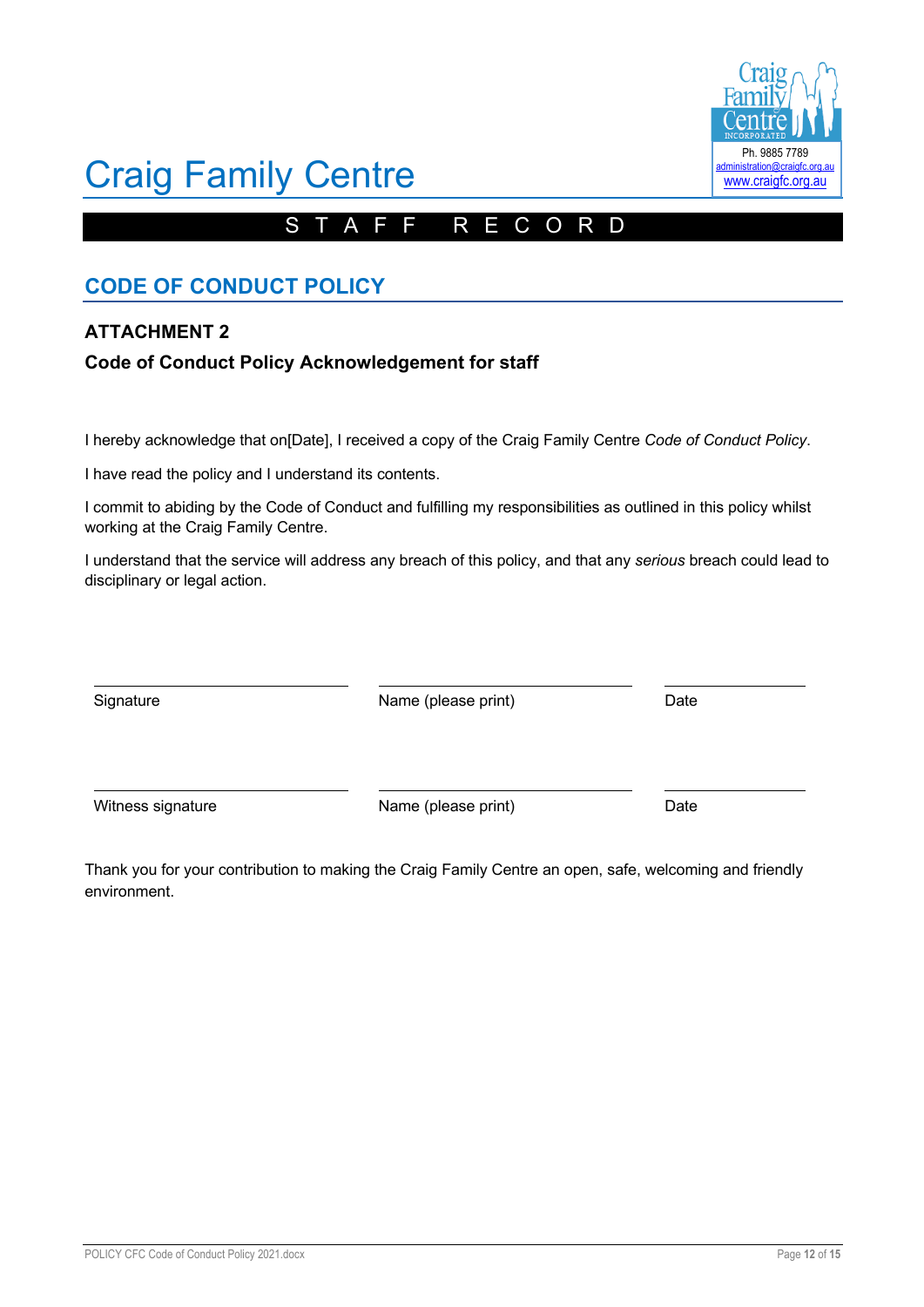

## POLICY

## **CODE OF CONDUCT POLICY**

## **ATTACHMENT 3**

## **Code of conduct for parents/guardians, students, volunteers, contractors and visitors**

I commit to contributing to creating an environment at the Craig Family Centre that:

- respects the rights of the child and values diversity
- acknowledges the vulnerability of Aboriginal children, children from a culturally and linguistically diverse background and children with a disability and has zero tolerance of discrimination
- maintains a duty of care (refer to *Definitions*) towards all children at the service
- is committed to the safety and wellbeing of each child at the service
- is committed to the safety and wellbeing of all staff at the service
- provides a safe and secure environment for all at the service
- provides an open, welcoming environment in which everyone's contribution is valued and respected
- is committed to communicating openly and honestly
- is committed to continually learning how to be inclusive and respectful of cultural needs
- encourages parents/guardians, volunteers, students and community members to support and participate in the program and activities of the service.

#### **Relationships with children**

In our relationships with children, I commit to:

- being a positive role model at all times
- encouraging children to express themselves and their opinions
- allowing children to undertake experiences that develop self-reliance and self-esteem
- maintaining a safe environment for children
- speaking to children in an encouraging and positive manner
- giving each child positive guidance and encouraging appropriate behaviour
- regarding all children equally, and with respect and dignity
- having regard to each child's cultural values
- respecting individual difference including age, physical and intellectual development, and catering for the abilities of each child at the service.

#### **Relationships with the Approved Provider, Persons with Management and Control, Nominated Supervisor, staff and others**

In my relationships with the Approved Provider, Nominated Supervisor, staff, other parents/guardians, volunteers and visitors I commit to: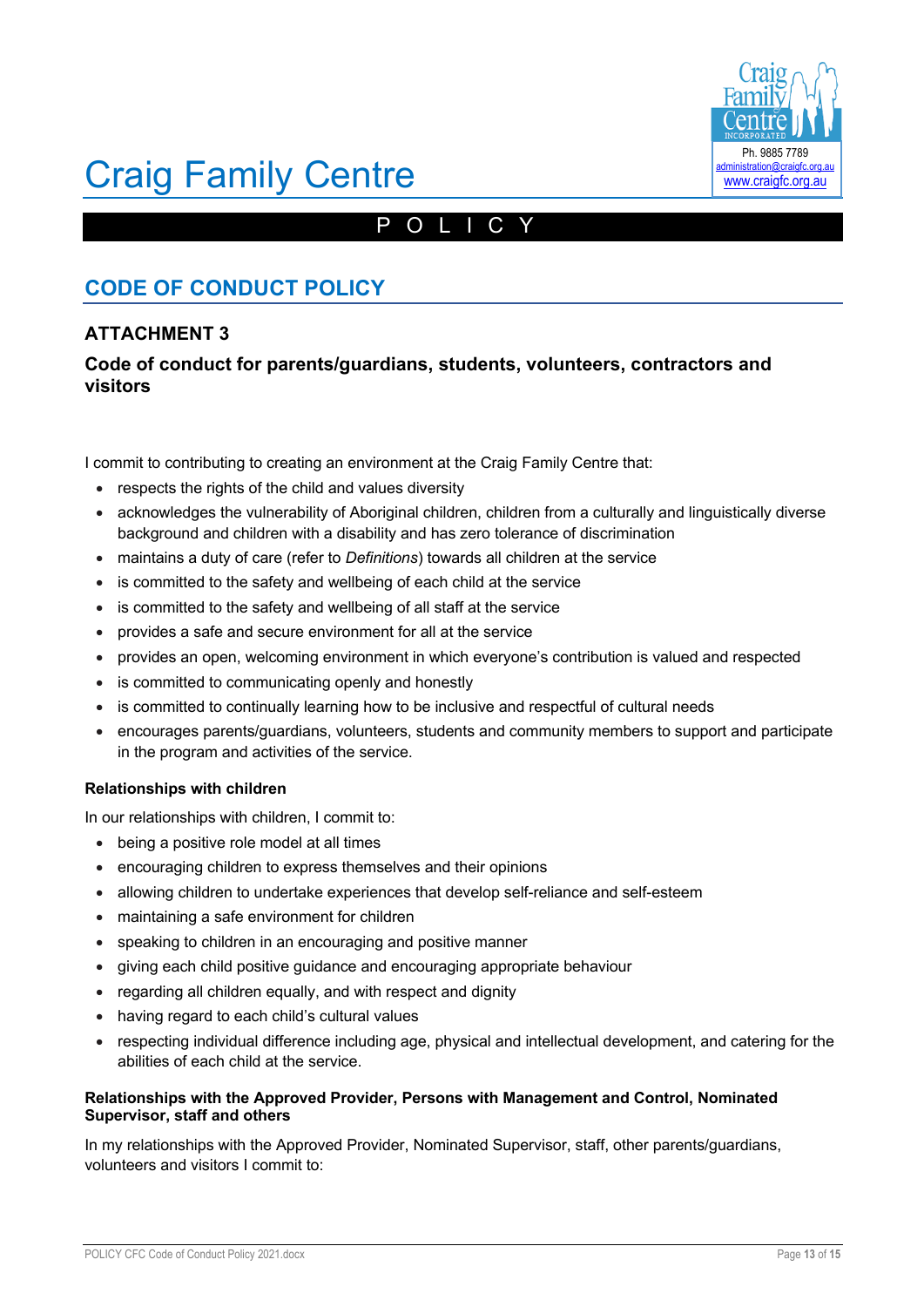- reading and abiding by the *Code of Conduct Policy*
- developing relationships based on mutual respect
- working in partnership in a courteous, respectful and encouraging manner
- valuing the input of others
- sharing our expertise and knowledge in a considered manner
- respecting the rights of others as individuals
- giving encouraging and constructive feedback, and respecting the value of different professional approaches
- respecting the privacy of children and their families and only disclosing information to people who have a need to know as required under the Privacy and Confidentiality policy
- following the directions of staff at all times
- treating the kindergarten environment with respect
- raising any concerns, including concerns about safety, as soon as possible with staff to ensure that they can be resolved efficiently
- raising any complaints or grievances in accordance with the *Complaints and Grievances Policy.*